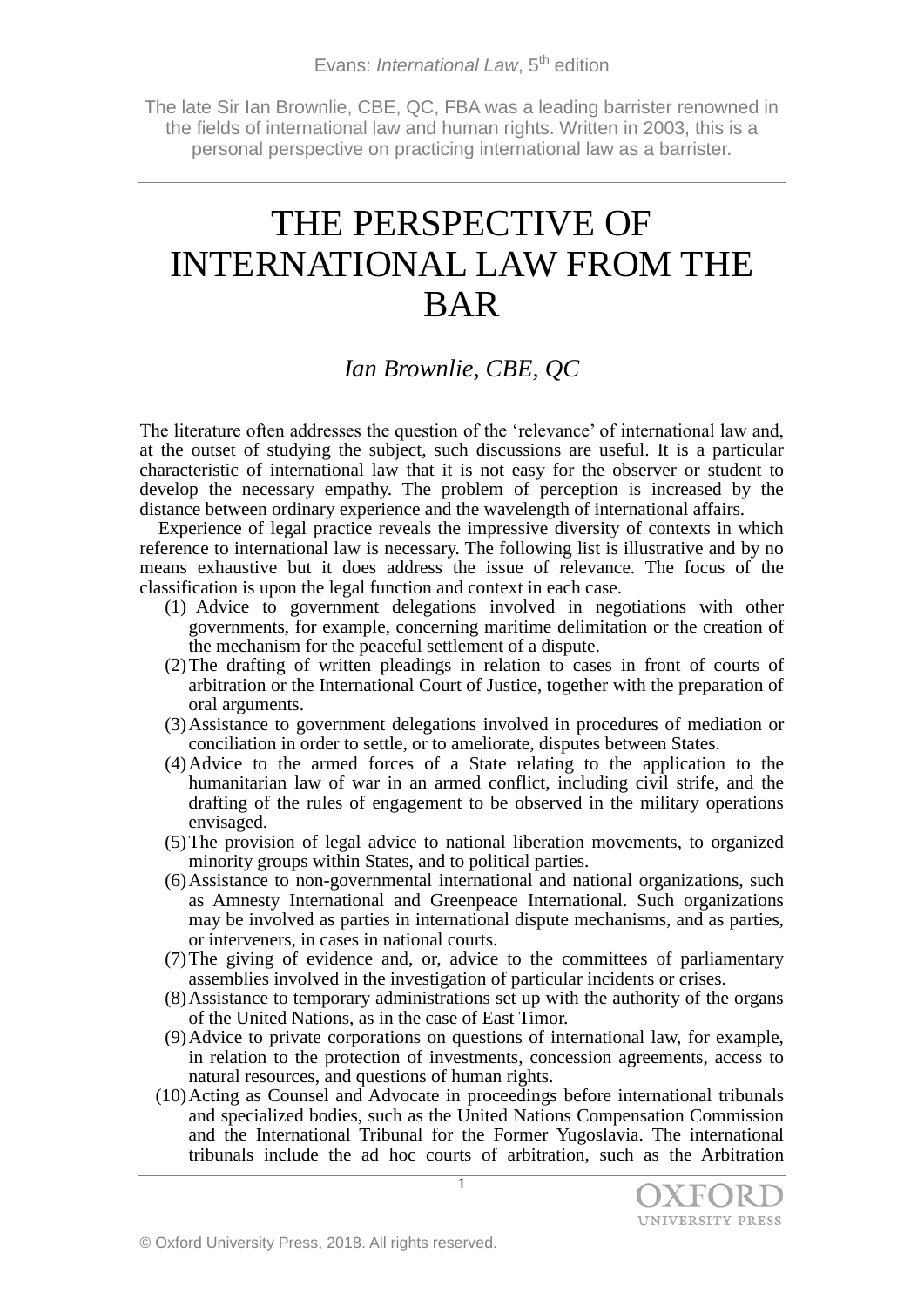The late Sir Ian Brownlie, CBE, QC, FBA was a leading barrister renowned in the fields of international law and human rights. Written in 2003, this is a personal perspective on practicing international law as a barrister.

Tribunal created to determine issues of sovereignty and maritime delimitation in the Red Sea Islands case, or the Eritrea-Ethiopia Boundary Commission, established pursuant to an agreement dated 12 December 2000.

(11) Acting as Counsel in municipal court proceedings involving matters of public international law, such as the appeals and other proceedings concerning the International Tin Council, and the two appeals in the Pinochet case.

The above list of types of work provides a simple but effective indication of the responsibilities of a member of the Bar specializing in matters of international law. However, the picture needs to be rounded out by reference to the not inconsiderable number of constituencies involving specialized areas of public international law, including human rights, the legal protection of the environment, international criminal law, petroleum law, trade law, refugee law, and monetary law. In the field of arbitration the applicable law in bilateral investment treaties will involve a multiple reference to municipal law, public international law, the treaty provisions themselves, and perhaps other elements.

Members of the Bar will, in the setting of national courts, and in providing episodic advice, normally work as individuals or in small groups. In the practice of international law the clients are normally States, organizations and corporations. The milieu calls for working in groups and, perhaps, in a series of overlapping groups. States are not infrequently concerned to establish a degree of internal accountability and the team working on a problem, or preparing litigation, may thus consist of three elements: the in-house government lawyers (of the Foreign Ministry, the Attorney-General's Office, or some other relevant ministry), the external lawyers, and a nationally based monitoring group, which will include persons representing local and regional interests.

It is necessary to point out that, in the International Court and before other international tribunals, it is not necessary to belong to the Bar of any State, or to be otherwise a member of the legal profession. Locus standi depends upon the authority to appear conferred by the client concerned. It is quite normal for States to be represented by distinguished academic lawyers or other legal specialists who have no professional qualifications. Moreover, it is a pleasant and necessary characteristic of practice that other professions are directly involved. Thus teams may encompass economists, petroleum engineers, members of the armed forces, hydrographers, surveyors, geographers, and social anthropologists. These specialists will often have the role of expert witnesses, subject to cross-examination, but the State involved in litigation must make its election. Provided their names are formally indicated on the delegation list presented to the tribunal, such specialists may address the tribunal in the role of advocates, but will not then, of course, appear as expert witnesses.

Tribunals may, and sometimes do, make practice directions which impose certain duties on Counsel. More often the only source of professional discipline will be the governing bodies of the legal profession (or two professions in some common law jurisdictions) of the State of origin of the individual concerned. Thus, the English Bar, of which the writer is a member, prohibits the practice of touting for work and, in addition, the English barrister is not permitted to select the clients (this injunction is known familiarly as the 'Cab Rank' principle).

Beyond the formal and institutional imposition of rules of conduct, the standards of conduct applying to international law practice tend to reflect the fact that the clients are often States and organizations. Such clients value confidentiality. For this and other reasons, it is tempting fate to publish material about litigation one has been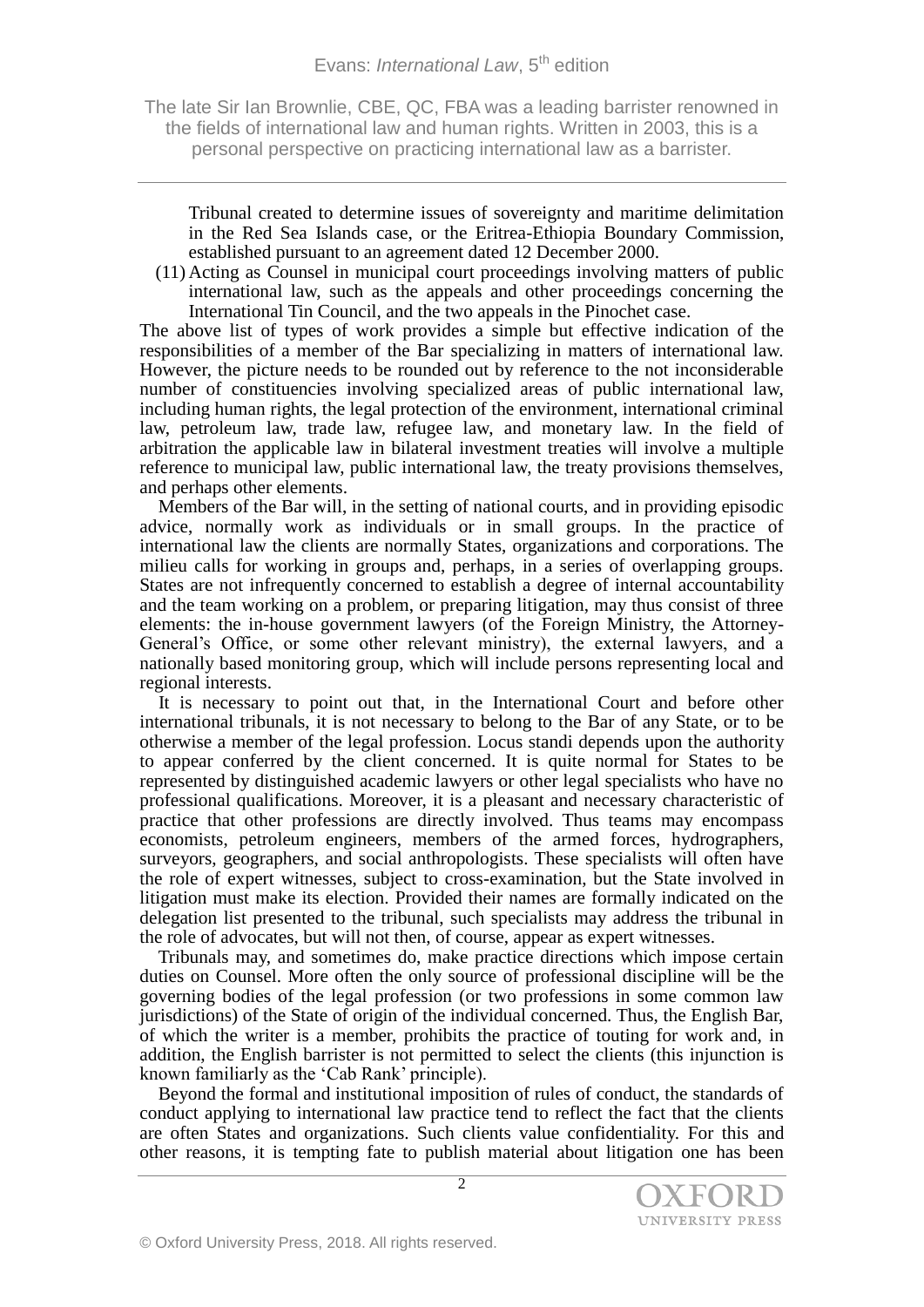The late Sir Ian Brownlie, CBE, QC, FBA was a leading barrister renowned in the fields of international law and human rights. Written in 2003, this is a personal perspective on practicing international law as a barrister.

concerned with, even when all appears to be said and done. New issues may arise and the discussion of a case in a journal may, in retrospect, be discovered to contain hostages to fortune.

It is important to appreciate the idiosyncratic aspects of a practice which involves acting for States and working within the context of governmental action and diplomacy. In the preparation of written and oral arguments before international tribunals the freelance pleaders are working exclusively as representatives of the State concerned and not as unauthorized experts or amici curiae. Consequently, all material presented to the tribunal must have the authorization of the government-appointed head of the team, the head of the delegation, usually designated as 'the Agent'. In this context Counsel cannot be permitted to answer questions of substance addressed to him or her by the Tribunal except with the permission of the head of delegation. In cases before the International Court and in inter-State arbitrations the practice is for questions to be addressed to the parties at the end of the first round of the oral hearings, these questions to be answered in the course of the second round speeches or within a period, usually two or three weeks, after the close of the session. There is a special culture of speech preparation with its own difficulties and points of protocol. Time-keeping is of the essence.

It is often the case that the association with a State engaged in a major boundary dispute or resource-related maritime delimitation will last for three or four years, commencing with the giving of general advice on the merits and the often difficult question of establishing an appropriate forum for peaceful settlement of the dispute. However, the freelance adviser retains, and should retain, the independence of approach which is characteristic of the professional lawyer. Confidential advice to the client must involve frankness and objectivity, otherwise it is worthless, and probably harmful.

Working in a milieu in which the clients are States presents problems of a special sort, relatively unknown in a single jurisdiction practice. Within the United Kingdom the Bar would consider appearance against the government and its agencies as perfectly normal and a necessary concomitant of the Rule of Law. But should this principle apply to disputes between States, in which Counsel will appear against his own government? The principle must surely remain applicable, if the Rule of Law is to be maintained. And does the principle apply in a situation in which the client is a State which is, or is likely to be, in a state of armed conflict with Counsel's State of nationality? No doubt there is a clear prima facie constraint here. But, once more, the ultimate source of guidance is the Rule of Law and, in the present context, which is, the practice of public international law, the principles of general international law, and the principles enshrined in Article 2 of the United Nations Charter.

The general principle applicable to practice at the English Bar is that the barrister does not select his or her clients, and this principle of objectivity applies to the nature of the causes which a client may espouse and the type of conduct with which the client is allegedly associated. Without such a principle the Rule of Law would be set at naught and in criminal trials defendants would lack representation. In some circles the claim is made by certain lawyers that they will only work for good causes. Apparently, such good causes do not include the giving of practical reality to the Rule of Law. It is surely of the essence of the principle of legality that the law should be available to all.

In conclusion it is worth emphasizing that, at least in the tradition of the English Bar, the legal adviser or advocate represents the client, but retains a significant degree